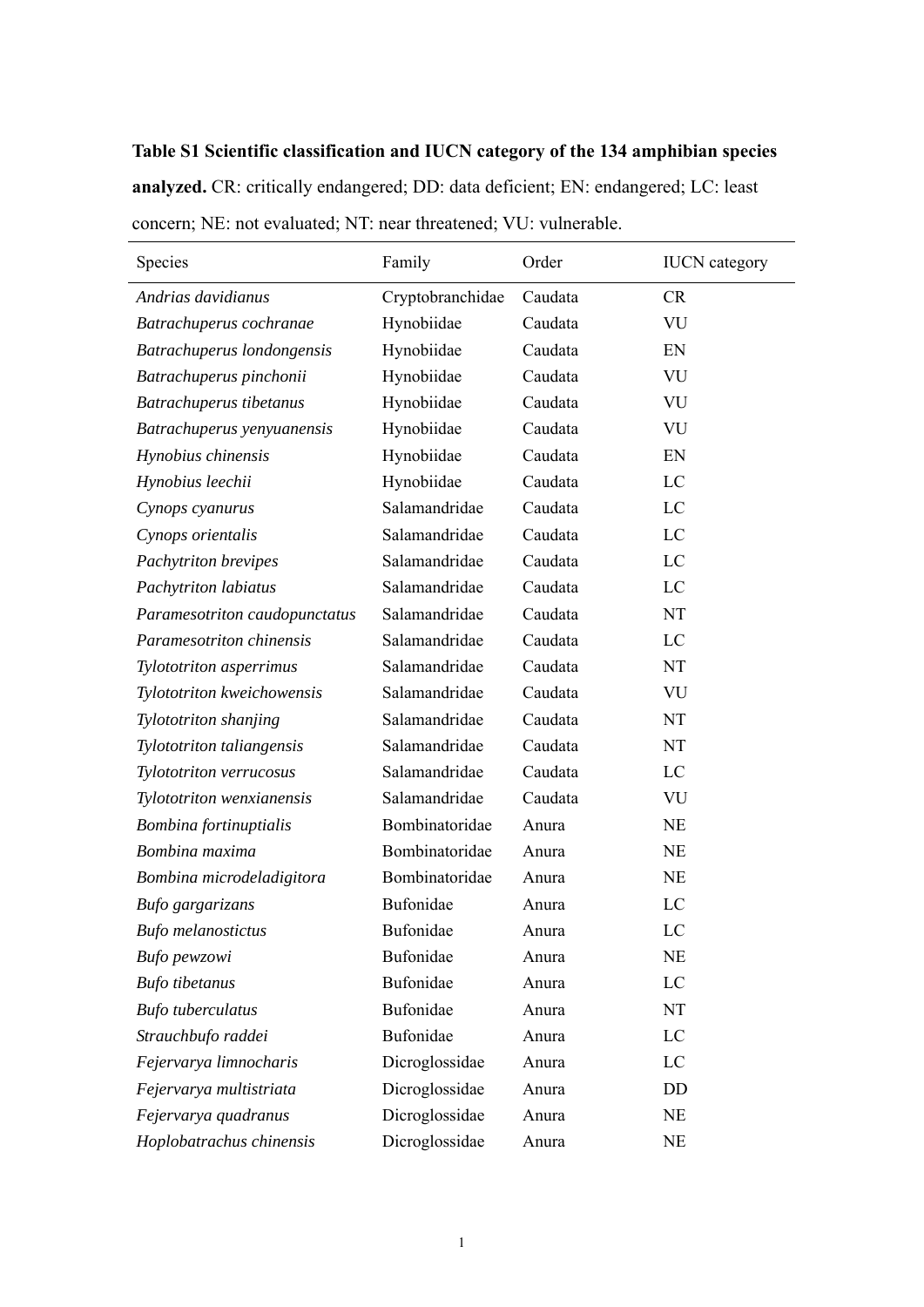| Limnonectes fragilis           | Dicroglossidae | Anura | VU                         |
|--------------------------------|----------------|-------|----------------------------|
| Limnonectes kuhlii             | Dicroglossidae | Anura | LC                         |
| Nanorana liui                  | Dicroglossidae | Anura | VU                         |
| Nanorana parkeri               | Dicroglossidae | Anura | LC                         |
| Nanorana pleskei               | Dicroglossidae | Anura | NT                         |
| Nanorana yunnanensis           | Dicroglossidae | Anura | EN                         |
| Occidozyga lima                | Dicroglossidae | Anura | LC                         |
| Quasipaa boulengeri            | Dicroglossidae | Anura | EN                         |
| Quasipaa exilispinosa          | Dicroglossidae | Anura | <b>VU</b>                  |
| Quasipaa robertingeri          | Dicroglossidae | Anura | $\mathop{\rm EN}\nolimits$ |
| Quasipaa shini                 | Dicroglossidae | Anura | VU                         |
| Gynandropaa sichuanensis       | Dicroglossidae | Anura | NE                         |
| Quasipaa spinosa               | Dicroglossidae | Anura | VU                         |
| Hyla chinensis                 | Hylidae        | Anura | LC                         |
| Hyla gonshanensis              | Hylidae        | Anura | NE                         |
| Hyla japonica                  | Hylidae        | Anura | LC                         |
| Hyla sanchiangensis            | Hylidae        | Anura | LC                         |
| Hyla simplex                   | Hylidae        | Anura | LC                         |
| Hyla tsinlingensis             | Hylidae        | Anura | LC                         |
| Megophrys boettgeri            | Megophryidae   | Anura | DD                         |
| Megophrys daweimontis          | Megophryidae   | Anura | NE                         |
| Megophrys huangshanensis       | Megophryidae   | Anura | DD                         |
| Megophrys jingdongensis        | Megophryidae   | Anura | LC                         |
| Megophrys major                | Megophryidae   | Anura | LC                         |
| Megophrys mangshanensis        | Megophryidae   | Anura | NE                         |
| Megophrys minor                | Megophryidae   | Anura | LC                         |
| Megophrys omeimontis           | Megophryidae   | Anura | LC                         |
| Megophrys wuliangshanensis     | Megophryidae   | Anura | <b>NE</b>                  |
| Megophrys wushanensis          | Megophryidae   | Anura | NE                         |
| Leptobrachium boringii         | Megophryidae   | Anura | EN                         |
| Leptobrachium leishanensis     | Megophryidae   | Anura | EN                         |
| Leptobrachium jiulongshanensis | Megophryidae   | Anura | NE                         |
| Leptolalax oshanensis          | Megophryidae   | Anura | LC                         |
| Leptolalax pelodytoides        | Megophryidae   | Anura | LC                         |
| Oreolalax lichuanensis         | Megophryidae   | Anura | NT                         |
| Oreolalax major                | Megophryidae   | Anura | VU                         |
| Oreolalax pingii               | Megophryidae   | Anura | EN                         |
| Oreolalax popei                | Megophryidae   | Anura | LC                         |
| Oreolalax rhodostigmatus       | Megophryidae   | Anura | VU                         |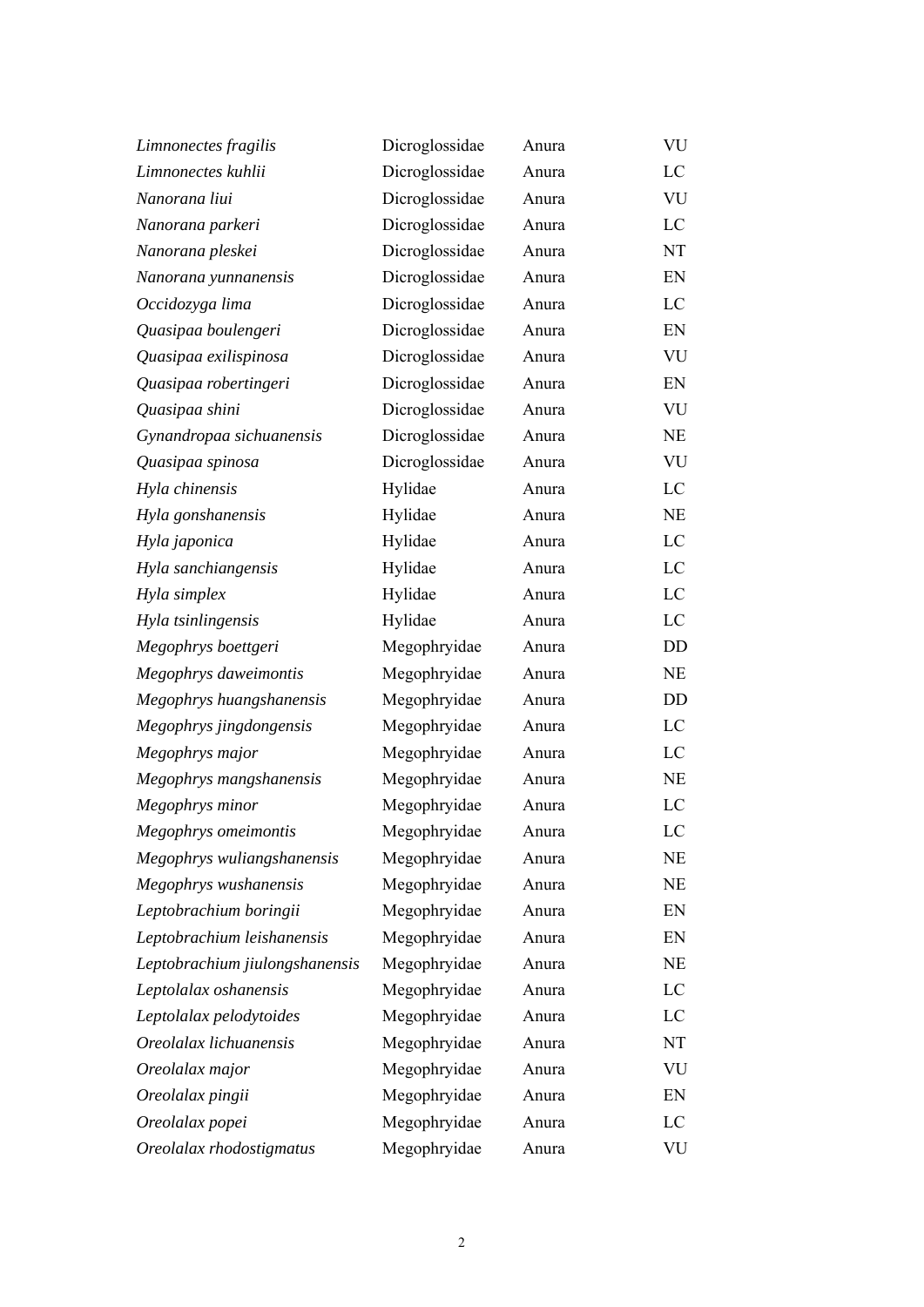| Oreolalax rugosus       | Megophryidae | Anura | NT |
|-------------------------|--------------|-------|----|
| Oreolalax schmidti      | Megophryidae | Anura | NT |
| Scutiger boulengeri     | Megophryidae | Anura | LC |
| Scutiger glandulatus    | Megophryidae | Anura | LC |
| Scutiger mammatus       | Megophryidae | Anura | LC |
| Scutiger nyingchiensis  | Megophryidae | Anura | LC |
| Scutiger tuberculatus   | Megophryidae | Anura | VU |
| Calluella yunnanensis   | Microhylidae | Anura | LC |
| Kaloula interlineatus   | Microhylidae | Anura | NE |
| Kaloula pulchra         | Microhylidae | Anura | LC |
| Microhyla butleri       | Microhylidae | Anura | LC |
| Microhyla heymonsi      | Microhylidae | Anura | LC |
| Microhyla mixtura       | Microhylidae | Anura | LC |
| Microhyla ornata        | Microhylidae | Anura | LC |
| Microhyla pulchra       | Microhylidae | Anura | LC |
| Kaloula rugifera        | Microhylidae | Anura | LC |
| Kaloula verrucosa       | Microhylidae | Anura | LC |
| Amolops chunganensis    | Ranidae      | Anura | LC |
| Amolops granulosus      | Ranidae      | Anura | LC |
| Amolops hainanensis     | Ranidae      | Anura | EN |
| Amolops lifanensis      | Ranidae      | Anura | NT |
| Amolops loloensis       | Ranidae      | Anura | VU |
| Amolops mantzorum       | Ranidae      | Anura | LC |
| Amolops ricketti        | Ranidae      | Anura | LC |
| Amolops torrentis       | Ranidae      | Anura | VU |
| Amolops viridimaculatus | Ranidae      | Anura | NT |
| Amolops wuyiensis       | Ranidae      | Anura | LC |
| Hylarana cubitalis      | Ranidae      | Anura | LC |
| Hylarana guentheri      | Ranidae      | Anura | LC |
| Hylarana latouchii      | Ranidae      | Anura | LC |
| Hylarana macrodactyla   | Ranidae      | Anura | LC |
| Hylarana nigrotympanica | Ranidae      | Anura | LC |
| Hylarana nigrovittata   | Ranidae      | Anura | LC |
| Hylarana spinulosa      | Ranidae      | Anura | VU |
| Hylarana taipehensis    | Ranidae      | Anura | LC |
| Odorrana andersonii     | Ranidae      | Anura | LC |
| Odorrana grahami        | Ranidae      | Anura | NT |
| Odorrana graminea       | Ranidae      | Anura | DD |
| Odorrana hainanensis    | Ranidae      | Anura | VU |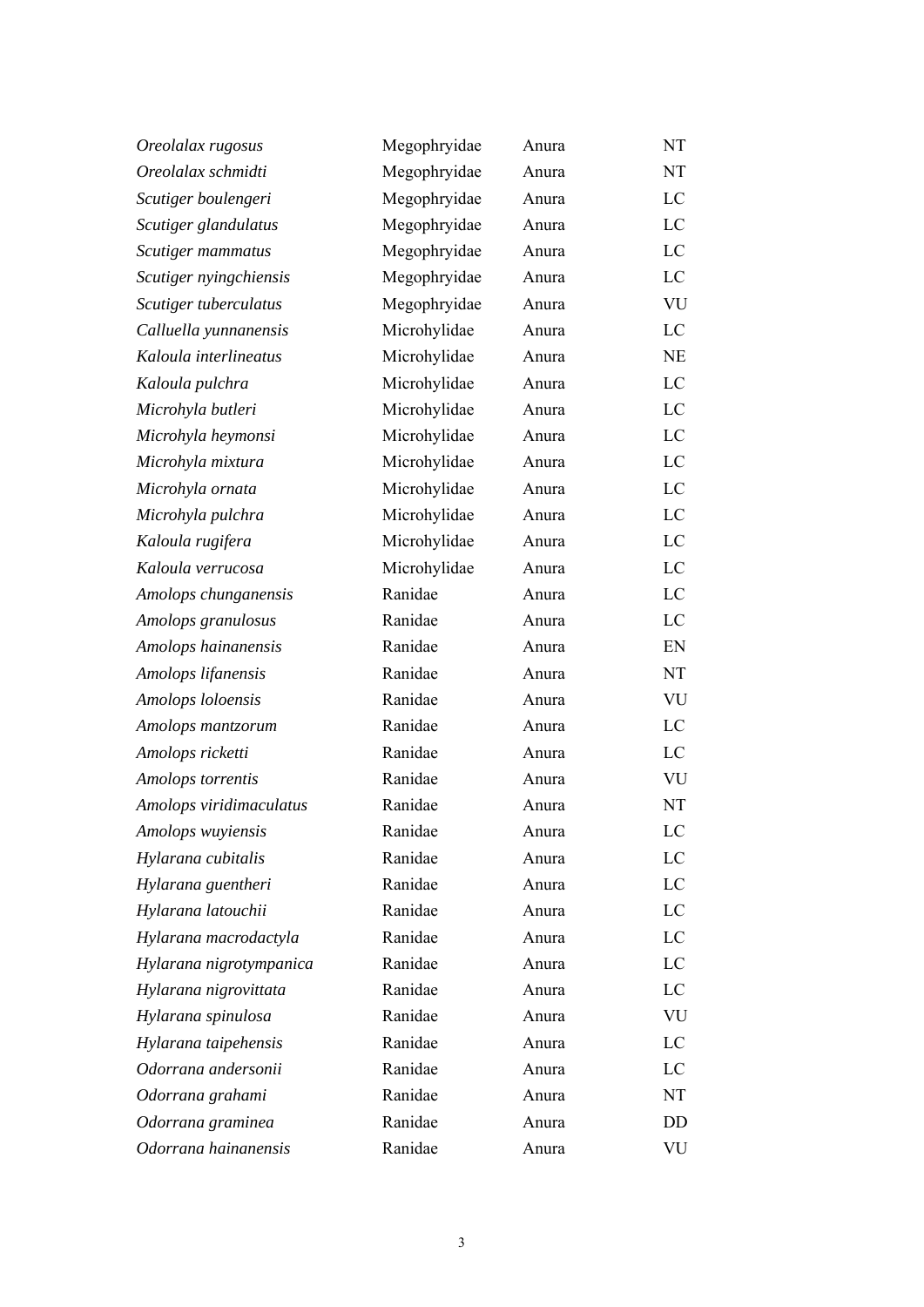| Odorrana margaretae        | Ranidae       | Anura | LC        |
|----------------------------|---------------|-------|-----------|
| Odorrana schmackeri        | Ranidae       | Anura | LC        |
| Odorrana versabilis        | Ranidae       | Anura | LC        |
| Pelophylax fukienensis     | Ranidae       | Anura | LC        |
| Pelophylax hubeiensis      | Ranidae       | Anura | LC        |
| Pelophylax nigromaculatus  | Ranidae       | Anura | <b>NT</b> |
| Pelophylax plancyi         | Ranidae       | Anura | LC        |
| Pseudorana weiningensis    | Ranidae       | Anura | VU        |
| Rana adenopleura           | Ranidae       | Anura | LC        |
| Rana amurensis             | Ranidae       | Anura | LC        |
| Rana chaochiaoensis        | Ranidae       | Anura | LC        |
| Rana chensinensis          | Ranidae       | Anura | LC        |
| Rana omeimontis            | Ranidae       | Anura | LC        |
| Buergeria oxycephala       | Rhacophoridae | Anura | VU        |
| Polypedates megacephalus   | Rhacophoridae | Anura | LC        |
| Rhacophorus chenfui        | Rhacophoridae | Anura | LC        |
| Rhacophorus dennysi        | Rhacophoridae | Anura | LC        |
| Rhacophorus dugritei       | Rhacophoridae | Anura | LC        |
| Rhacophorus gongshanensis  | Rhacophoridae | Anura | <b>NT</b> |
| Rhacophorus hungfuensis    | Rhacophoridae | Anura | DD        |
| Rhacophorus nigropunctatus | Rhacophoridae | Anura | <b>NT</b> |
| Rhacophorus omeimontis     | Rhacophoridae | Anura | LC        |
| Rhacophorus rhodopus       | Rhacophoridae | Anura | LC        |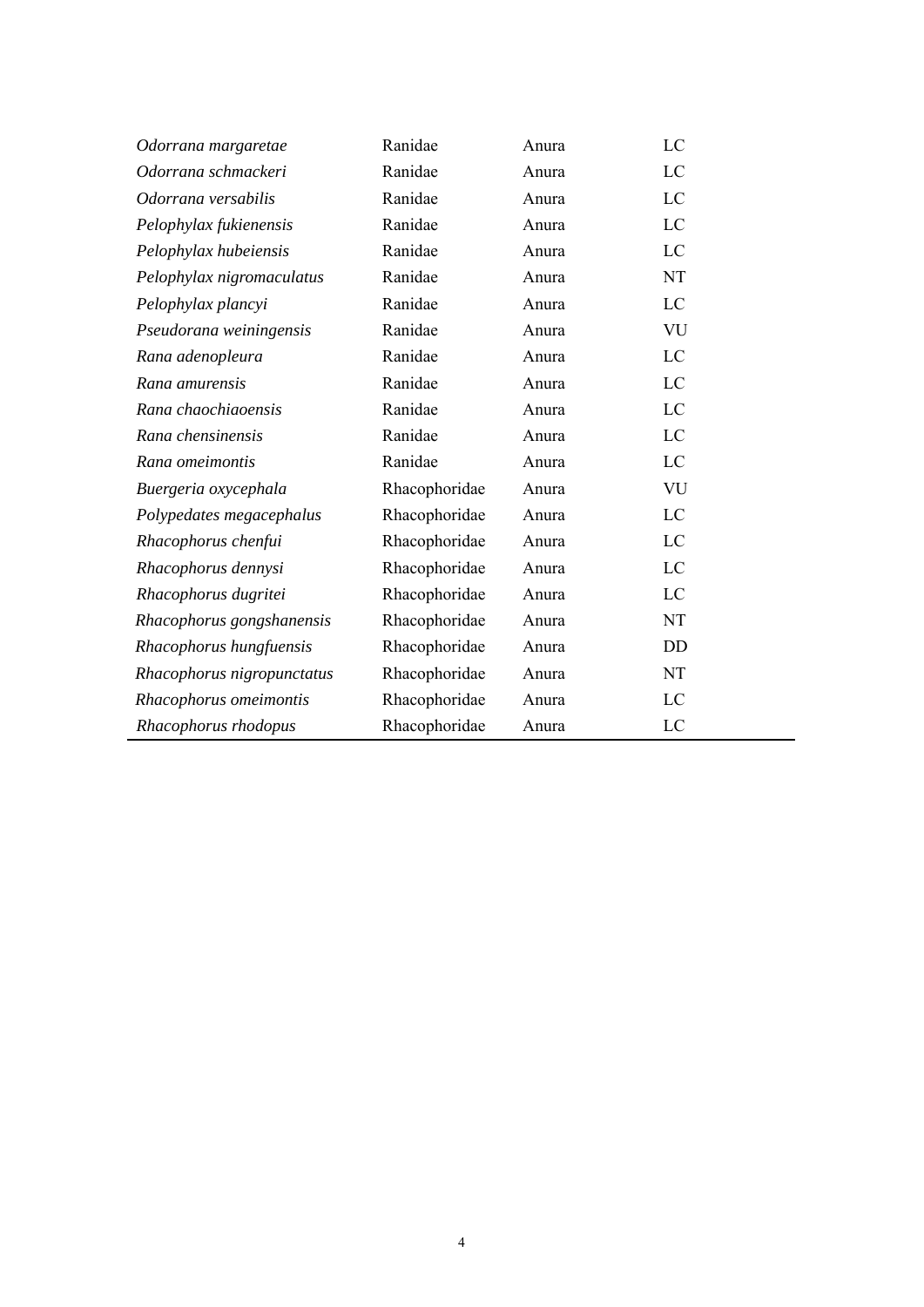

**Figure S1 Species movement under different AOGCM models and RCP in the 2050s.** Y axis presents different AOGCM models. X axis presents different RCP models. The arrow and wind rose are same with Figure 1.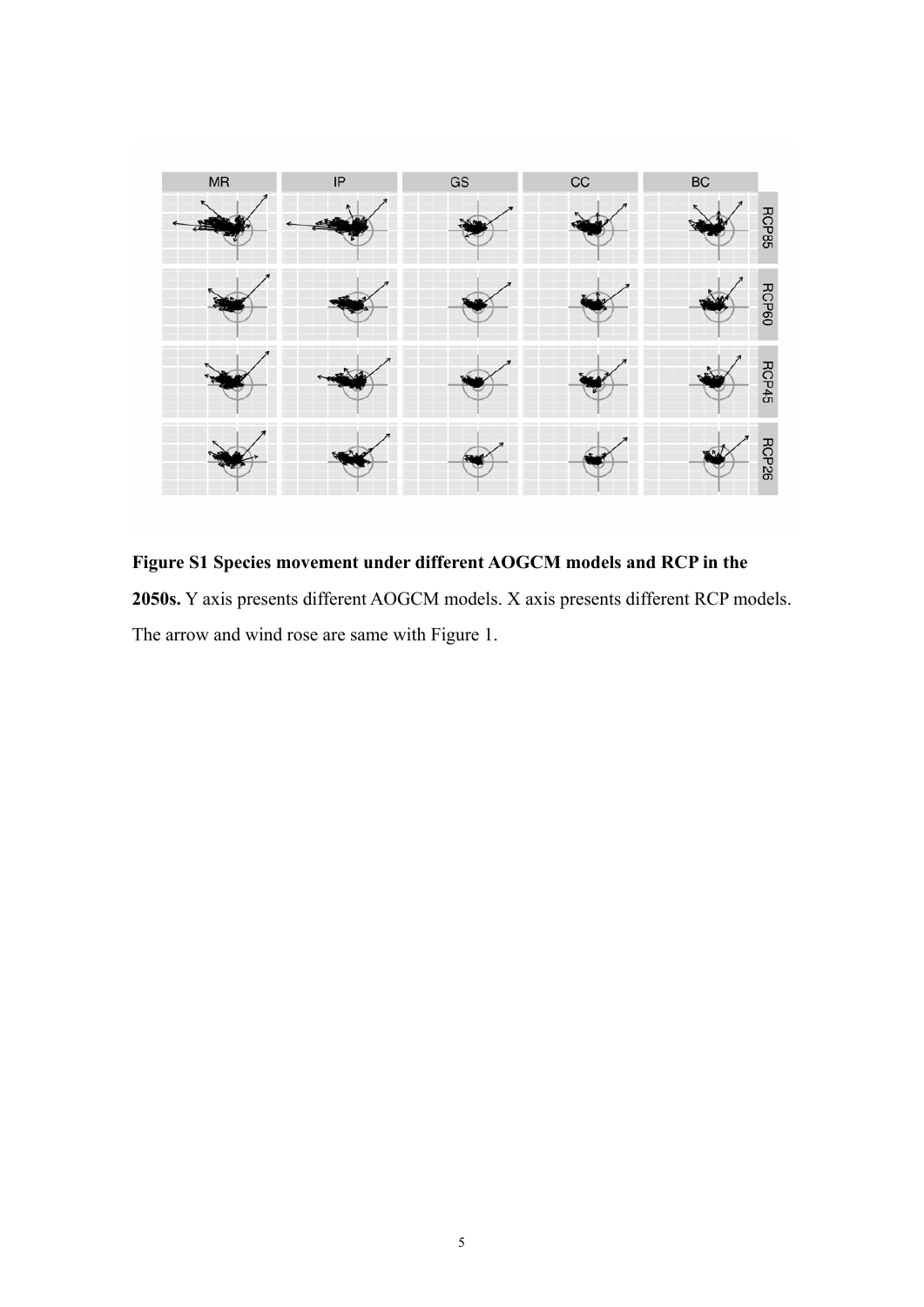

**Figure S2 Species movement under different AOGCM models and RCP in the 2070s.** Y axis presents different AOGCM models. X axis presents different RCP models. The arrow and wind rose are same with Figure 1.